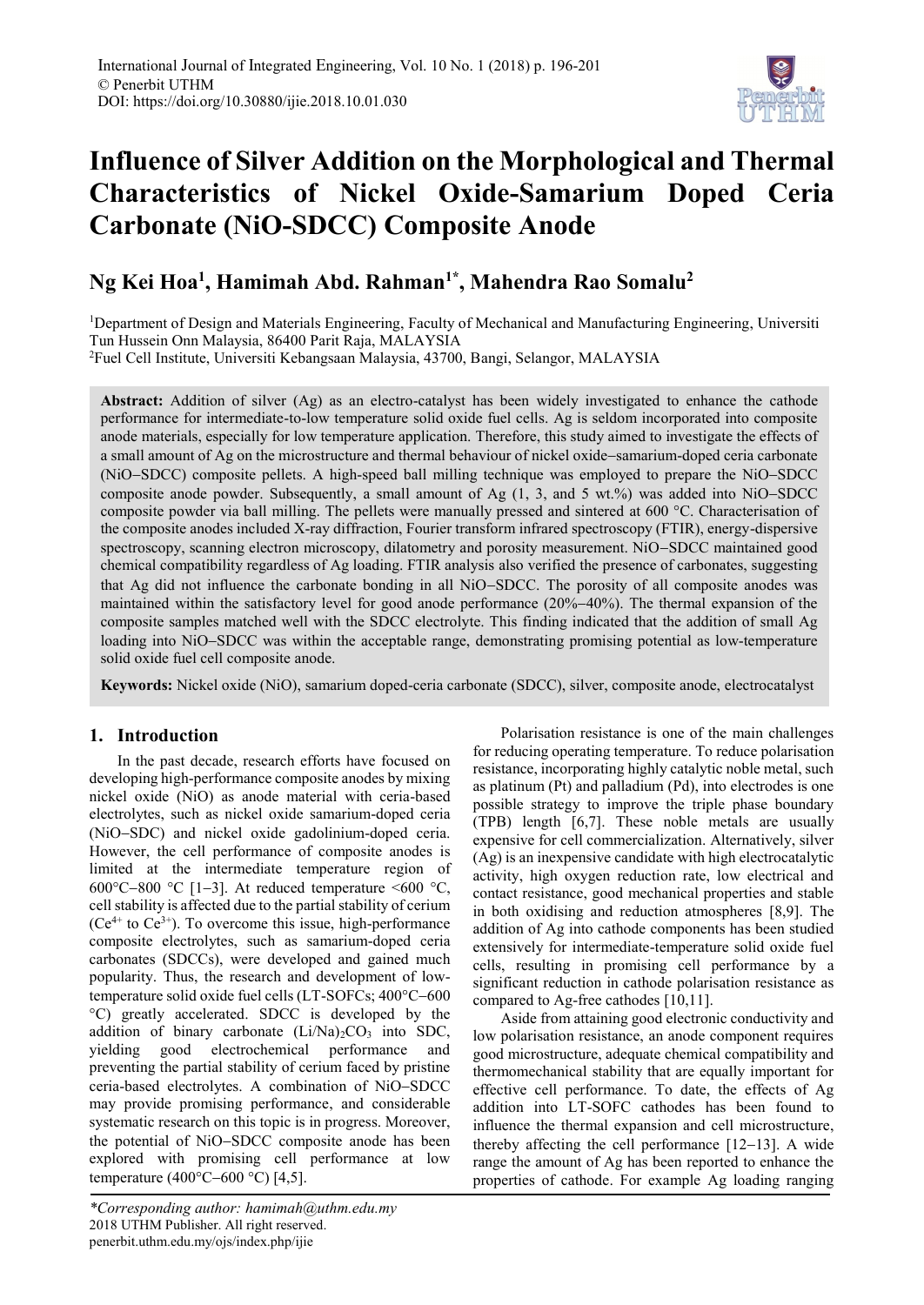from 0-3 wt.%, 0.1-10 wt.% and 0-5 wt.% were investigated by Lee et al.[14], Wang et al.[15], and Sun et al.[16], respectively. Notably, this information is still scarce on anode components, especially on NiO-SDCC. Therefore, understanding the effects of Ag on the properties (physical, chemical and thermal) of NiO–SDCC is interesting. In this study, different Ag loadings (0,1,3,5 wt.%) were used to investigate the influence of Ag in terms of the chemical, physical and thermal properties of NiO-SDCC.

#### **2. Materials and Method**

#### **2.1 Boundary conditions**

SDCC electrolyte, which was prepared via ball milling, consisted of 20 wt.% binary carbonates (67 mol.%  $Li<sub>2</sub>CO<sub>3</sub>:33$  mol.% Na<sub>2</sub>CO<sub>3</sub>) Sigma-Aldrich, USA) and 80 wt.% SDC (Kceracell, South Korea). The mixture was milled for 24 h at 150 rpm in ethanol. Subsequently, the mixture was dried for 24 h in an oven at 100 ℃ to vaporise ethanol. The dried aggregate was then refined using an agate mortar before being used to prepare composite anode.

A nano-sized NiO (<100 nm) (Kceracell, South Korea) was mixed with the above-mentioned SDCC electrolyte powders at the weight ratio of 60:40 wt.% to prepare the composite anode powder. High-energy ball milling (Fristch, Germany) was employed to prepare the composite anode powders at a speed of 550 rpm for 2 h. The slurry was then dried for 24 h at 100 ℃ and refined using agate mortar. The powder was placed in a closed-lid alumina cup and assigned for calcination at 700 °C for 1 h in air using a furnace (PLF130, Protherm, Turkey). The powder was then refined again using an agate mortar to reduce agglomeration.

Ag powders (300-700 nm, Alfa Aesar, USA) were systematically added at  $0.1$ , 3, and 5 wt.% into NiO-SDCC powder by low-speed milling of 100 rpm for 1 h. The composite powders were uniaxially pressed using a manual hydraulic press (Bench Top 3851, Carver, USA) into anode pellets (~0.90 mm thickness, 13 mm diameter) and rods (6 mm thickness,  $\sim$ 20 mm length). The anode samples were sintered in air at 600 ℃ at a heating rate of  $2^{\circ}$ C/min for 1 h.

#### **2.2 Sample characterisation**

X-ray diffraction, (XRD; D8 Advance-Bruker, Germany) was used within the range of  $2\theta$  from  $20-80^{\circ}$ and Cu Kα as the radiation source. Fourier transform infrared spectroscopy (FTIR; Spectrum 100-Perkin Elmer, USA) analysis was performed on the basis of the attenuated total reflectance technique over the range of  $4000-550$  cm<sup>-1</sup>. Morphologies of anode pellets and elemental analysis were obtained using field-emission scanning electron microscopy equipped with electrondispersive spectroscopy (FESEM-EDS; JSM 6380-Jeol, Japan). Carbon tape was used as conductive adhesive on top of metallic conducting stub for both fractured crosssection of anode pellets and powders to ensure sample

stability during imaging process. Apart from that, a thin layer of gold coating was sputtered on the sample to improve the surface conductivity prior to imaging (JFC 1600-Jeol, Japan). Image J software (1.51k) was used to estimate the grain size of the anode pellet from the FESEM micrograph. Dilatometry measurements (L75H-Linseis, Germany) were conducted within  $30-600$  °C in accordance with ASTM E228-11 to investigate the thermal expansion coefficient (TEC) of the anode. The porosity of the anode pellets was determined using Archimedes' principle (Density Determination Kit, XP-Mettler Toledo, USA). The anode pellets were immersed in ethanol.

#### **3. Results and Discussion**

Fig. 1 shows the XRD diffractogram for sintered NiO-SDCC composite anode pellets incorporated with different Ag loadings. Only three cubic crystalline phases were identified, namely, NiO (JCPDS No. 47-1049), SDC (JCPDS No: 75-0158) and Ag (JCPDS No: 04-0783). The intensity of the Ag peaks also increased with the increase in Ag loading. Meanwhile, the carbonate peaks were undetected within the sensitivity of XRD, suggesting that the carbonates were present in the amorphous state. Similar findings were reported by previous studies [1,10]. Moreover, the XRD results showed no formation of secondary phases, signifying good chemical compatibility and stability were achieved between Ag and the composite anodes. Formation of secondary phases can be detrimental to the structural stability of the composite anode. Therefore, this condition must be avoided to ensure that the intended function of the composite anode is maintained [18].



Fig. 1 X-ray diffractogram of NiO-SDCC composite anode pellets with various Ag loadings

Fig. 2 shows the crystallite size of NiO, SDC and Ag that estimated using Scherrer formula as in Equation (1).

$$
D = \frac{0.9\lambda}{\beta \cos \theta} \tag{1}
$$

where, D is the crystallite size,  $\lambda$  is the wavelength of the X-ray,  $\beta$  is the full width half maximum of the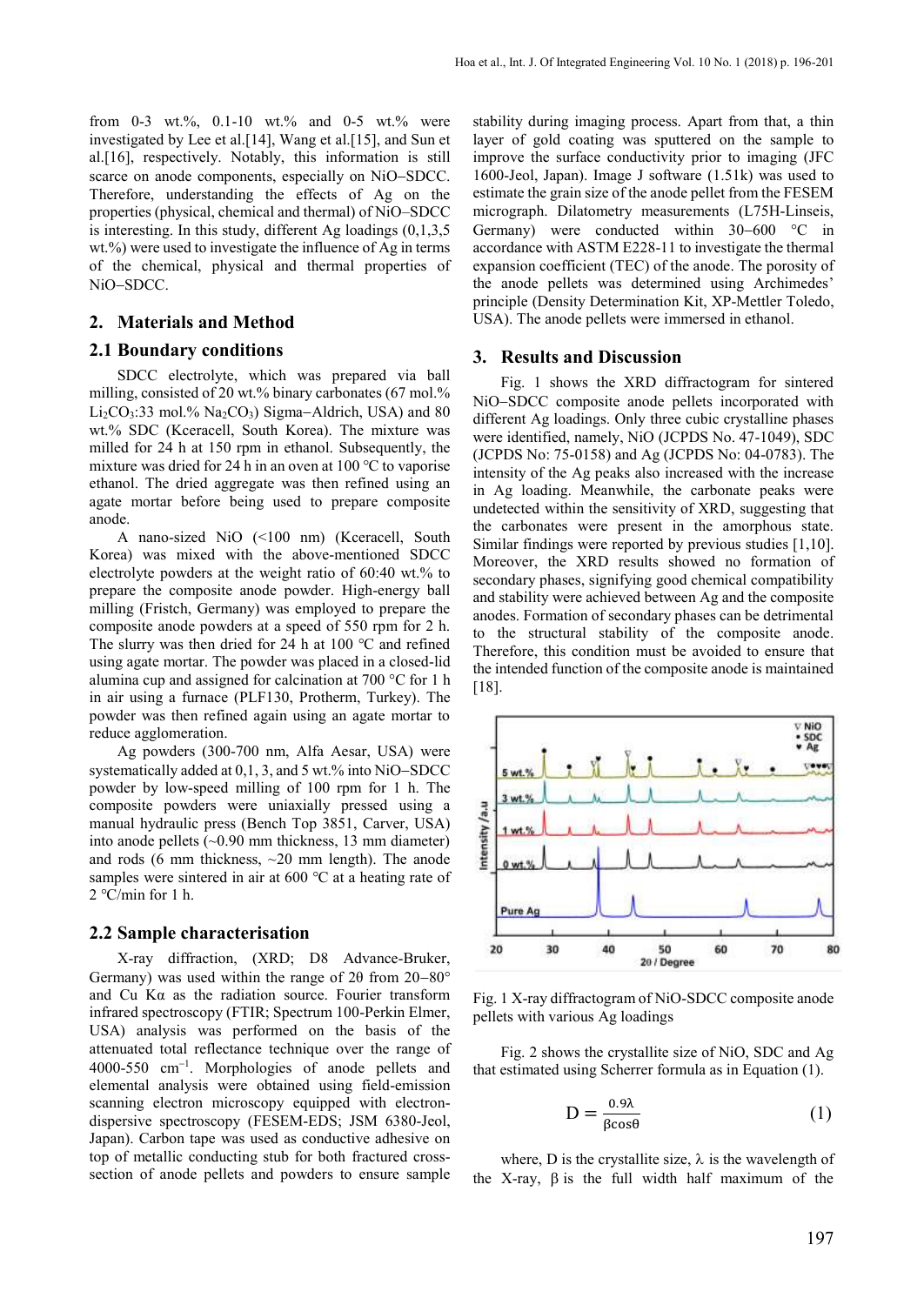diffracted peak, and  $\theta$  is the angle of diffraction [19]. Since same sintering temperature of 600 ℃ is applied, the addition of Ag exhibited negligible variations on the crystallite size of NiO and SDC. Meanwhile, the crystallite size of SDC is slightly larger compared to NiO because of the carbonate coating on SDC particle. This trend is also consistent with previous studies reported by Jarot et al. [17] and Ma et al. [20]. The larger crystallite size of Ag as compared to NiO and SDC might be resulted from larger particle size of starting material (300 to 700 nm)



Fig. 2 Crystallite size of NiO-SDCC with various Ag loadings

Fig. 3 shows the EDS spectra for NiO-SDCC with Ag loading of 5 wt.%. The EDS results verified that no other elements were detected other than the main elements of the composite anodes, namely, nickel (Ni), samarium (Sm), ceria (Ce), sodium (Na), and silver (Ag), carbon (C) and oxygen (O). In addition, lithium (Li) was undetected in the EDS spectra due to its light atomic mass.



Fig. 3 EDS spectra of NiO-SDCC composite anode pellets with 5 wt.% Ag loading

Fig. 4 shows the FTIR spectra for NiO-SDCC with the addition of various Ag loadings. The presence of carbonate bonding existed within the peak range of 1433-1429 cm<sup>-1</sup> and 881 cm<sup>-1</sup>, which resembles to the stretching and the in-plane bending vibration modes of

 $CO<sub>3</sub><sup>2</sup>$ , respectively [21]. It is also observed that, these carbonate bonding was clearly detected in all composite anodes at increasing Ag loading. Furthermore, the existence of C and O elements were clearly observed in the EDS spectra as shown in Fig. 2. The presence of carbonates in the composite anodes are imperative for providing the fast multi-ionic conductions of  $H^+$  and  $O^{2-}$ ; this phenomenon may improve the electrochemical performance at low operating temperature  $(<600 \degree C)$  [22].



Fig. 4 FTIR spectra of NiO-SDCC composite anode powders with various Ag loadings



Fig. 5 Porosity and density of NiO-SDCC composite anodes with various Ag loadings

Fig. 5 shows the porosity and density results of NiO-SDCC composite anode pellets under various Ag loadings. A slight increase of 1% in porosity was observed with the addition of Ag loading of up to 1 wt.%. Meanwhile, further additional Ag loading of beyond 1 wt.% caused a minor decrease of 1.5% in porosity level. A reasonable explanation for such decrease in porosity might be due to Ag agglomeration, which increased the anode densification. This finding was supported by the slight increment in density from  $3.66$  gcm<sup>-3</sup> to  $4.06$  gcm<sup>-3</sup> (Fig. 5) when Ag loading increased from 0 wt.% to 5 wt.%. This phenomenon has been briefly outlined by Ding et al.[9], in which Ag metal may lead to the formation of Ag agglomerates. Therefore, selection of an appropriate Ag loading is important because high Ag loading may form agglomerates that block the pores, causing gas transport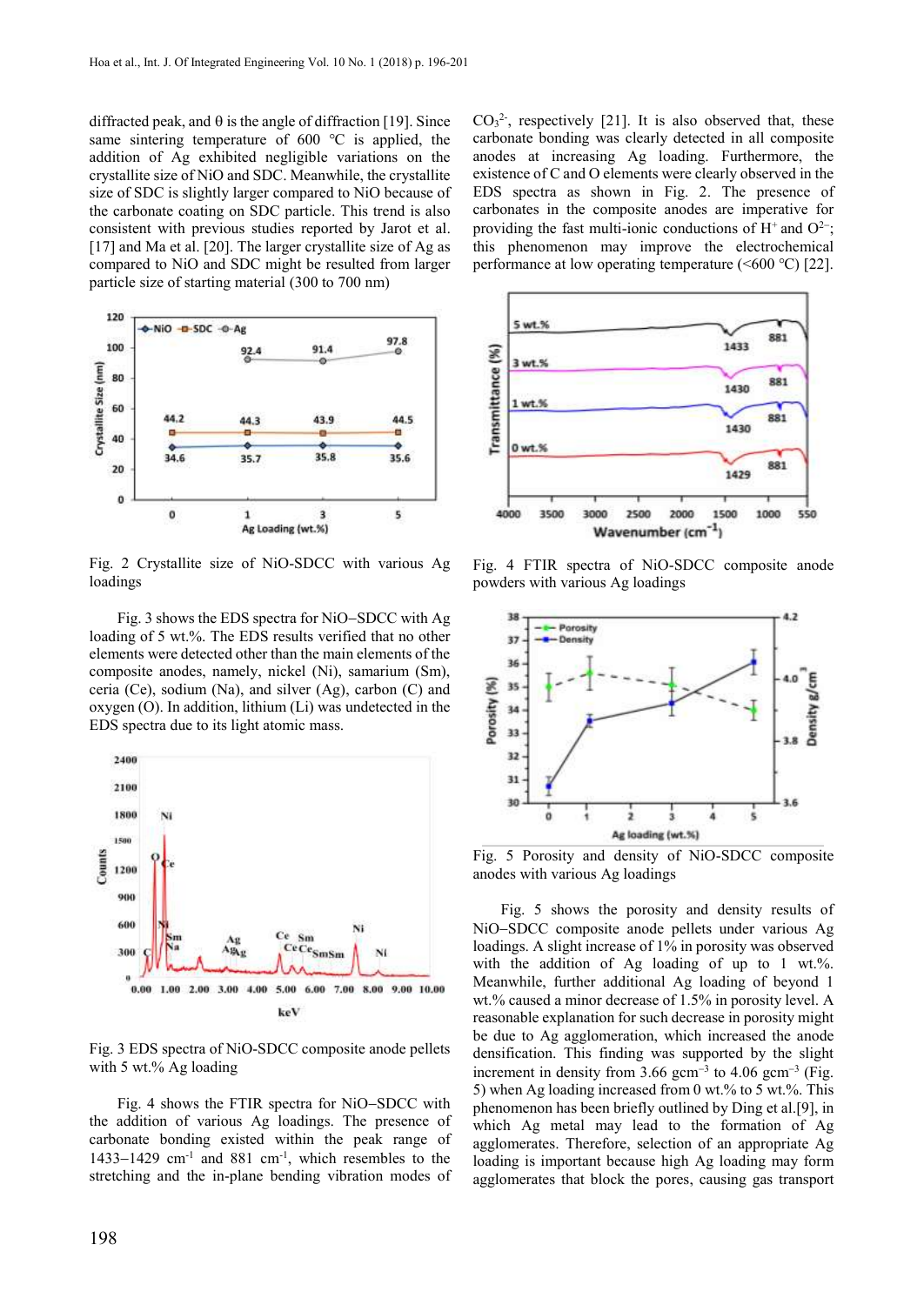restriction that is detrimental for the TPB length and electrochemical performance. A similar observation was reported by Li et al.<sup>[23]</sup> on La<sub>1.6</sub>Sr<sub>0.4</sub>NiO<sub>4</sub>-Ag, in which an increase in Ag content > 5 vol.% decreases the TPB, leading to an increase in polarisation resistance.



Fig. 6 FESEM cross section of NiO-SDCC composite anode pellets with various Ag loading

Fig. 6 shows the FESEM micrograph of the NiO-SDCC anode pellets obtained from the crosssectional view. No prominent microstructural changes, such as the increment of grain size, were observed when

the Ag loading increased. The grains of the NiO-SDCC also remained in nano-submicron size. The grain size of the anode sample measured from Image J software were  $134.1 \pm 4.1$  nm,  $134.9 \pm 5.3$  nm,  $135.5 \pm 5.0$  nm and  $135.6$  $nm \pm 2.8$  nm for Ag loading of 0, 1, 3, and 5 wt.%, respectively. The insignificant changes on the grain size is also in good agreement with the crystallite size as presented earlier. Nano-structured composite anodes are preferable in the current SOFC research due to the potential to provide good effective TPB length for enhanced electrochemical performance  $[14-15,20]$ . However, the increase in Ag loading caused slightly reduction on pores and created dense part (as depicted Fig. 6), which might be caused by Ag agglomeration as discussed earlier. This result was also in good agreement with the porosity and density trend as presented previously in Fig. 5. In brief, all composite anodes were still within the range of porosity requirement of  $20\% - 40\%$  for effective anodic electrochemical performance [26]. The Ag loading used in this study was also within the suitable range, without significant porosity reduction  $(-1.5\%)$ . It is noteworthy that, reduction in hydrogen will convert NiO-SDCC into ceramic-metal phase (Ni-SDCC). In general, this process will generate a high porosity level and microstructural re-distribution due to the transformation of NiO into Ni [27]. Thus, the influence of Ag needs to be further investigated in the future to evaluate the effects of Ag on the properties of reduced composite anode for LT-SOFC application.

The TEC obtained within the range of  $30-600$  °C is shown in Table 1. In SOFC application, achieving a small thermal expansion difference with respect to the electrolyte is crucial to ensure microcracks and delamination issues can be avoided during cell fabrication or operation at elevated temperatures. Mechanical failure due to thermal stresses can lead to gas crossover and cell deactivation [28]. In the present study, a slight increment in the TEC values of NiO-SDCC was observed as the Ag loading increased. Previous studies by Chen et al. [29] revealed that, the acceptable thermal expansion difference of the anode component with respect to the electrolyte is limited within the range of  $15\% - 20\%$  for maintaining good thermo-mechanical compatibility. On the bases of this criterion, all composite anodes exhibited thermal expansion difference of  $1.64\% - 4.10\%$  with respect to the TEC value of SDCC. In brief the TEC of all the anodes matched appropriately with the SDCC electrolyte.

Table 1 TEC values of NiO-SDCC with various Ag loadings

| Sample             | Thermal expansion              | Thermal            |
|--------------------|--------------------------------|--------------------|
|                    | coefficient $(10^{-6} K^{-1})$ | expansion          |
|                    | $(30-600 \degree C)$           | difference $(\% )$ |
| <b>SDCC</b>        | 12.20                          |                    |
| $0 \text{ wt.} \%$ | 12.40                          | 1.64               |
| $1 wt. \%$         | 12.40                          | 1.64               |
| $3 wt.$ %          | 12.70                          | 4.10               |
| $5 \text{ wt.} \%$ | 12.60                          | 3.28               |
|                    |                                |                    |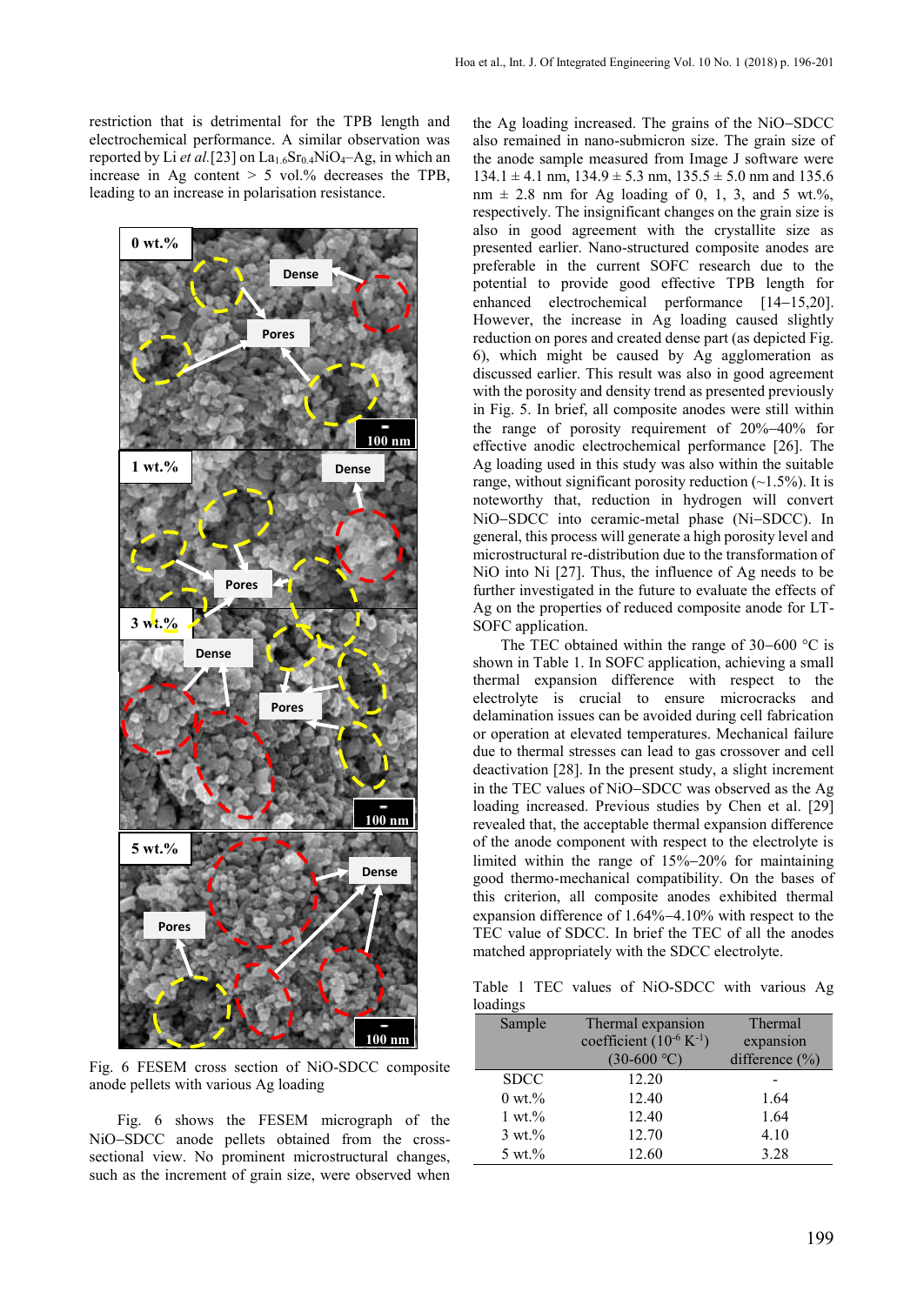## **4. Summary**

In this work, Ag with different loadings  $(0-5 \text{ wt.})$ % was incorporated into NiO–SDCC composite anodes. The chemical, physical and thermal behaviour of the composite anodes have been evaluated. XRD results revealed that all composite anodes shown excellent chemical compatibility without formation of secondary phases. The addition of Ag also did not interrupt the carbonate vibrational bonding as evidenced in FTIR. Besides that, all composite anodes revealed an adequate amount of porosity  $(20\%-40\%)$  for good anodic performance. A small thermal expansion difference was obtained for all composite anodes  $(1.64\% - 4.10\%)$ , thereby signifying good thermal matching with the SDCC electrolyte. In brief, this study demonstrated that the addition of small Ag loading into NiO-SDCC was within the acceptable range without compromising the important properties such as the microstructural and thermal characteristics. Hence, all sample presented in this study exhibited promising potential as composite anode for LTSOFC.

## **Acknowledgement**

The authors gratefully acknowledge the financial supports from the Universiti Tun Hussein Onn Malaysia (UTHM) and the research funds from Ministry of Higher Education Malaysia (RACE, Vot 1512 and FRGS, Vot 1585).

# **References**

- [1] Ng, K.H., Rahman, H., and Somalu, M.R. Preparation of Nickel Oxide – Samarium-doped Ceria Carbonate Composite Anode Powders by using High-Energy Ball Milling for Low-Temperature Solid Oxide Fuel Cells," *Materials Science Forum*, Volume 840, (2016), pp. 97–102.
- [2] Ideris, A. Croiset, E., Pritzker, M., and Amin, A. Direct-methane solid oxide fuel cell (SOFC) with Ni-SDC anode-supported cell. *International Journal of Hydrogen Energy*, (2017), pp. 1–12.
- [3] Torknik, F.S., Maghsoudipour, A., Keyanpour-Rad, M., Choi, G.M., Oh, S.H., and Shin, G.-Y. Microstructural refinement of Ni/Ce<sub>0.8</sub>Gd<sub>0.2</sub>O<sub>2−δ</sub> anodes for low-temperature solid oxide fuel cell by wet infiltration loading of PdCl2, *Ceramics International*, Volume 40, (2014), pp. 12299– 12312.
- [4] Rahman, H.A,. Muchtar, A., Muhamad, N., and Abdullah, H.  $La_{0.6}Sr_{0.4}Co_{0.2}Fe_{0.8}O_{3-\delta} - SDC$ carbonate composite cathodes for low-temperature solid oxide fuel cells. *Materials Chemistry and Physics*, Volume 14, (2013), pp. 752–757.
- [5] Fan, L., Wang, C., Chen, M., Di, J. Zheng, J., and Zhu, B. Potential low-temperature application and hybrid-ionic conducting property of ceria-carbonate composite electrolytes for solid oxide fuel cells, *International Journal of Hydrogen Energy*, Volume 36 (2011) pp. 9987–9993.
- [6] Mosialek, M., Tatko, M., Dudek, M., Bielańska, E., and Mordarski, G. Composite Ag-

 $La<sub>0.6</sub>Sr<sub>0.4</sub>Co<sub>0.8</sub>Fe<sub>0.2</sub>O<sub>3-δ</sub>$  Cathode Material for Solid Oxide Fuel Cells, Preparation and Characteristic, *Archives of Metallurgy and Materials*, Volume 58, (2013), pp. 8–12.

- [7] Wu, X., Tian, Y., Zhang, J., Zuo, W., Kong, X., Wang, J., Sun, K., and Zhou X. Enhanced electrochemical performance and carbon anticoking ability of solid oxide fuel cells with silver modified nickel-yttrium stabilized zirconia anode by electroless plating," *Journal of Power Sources*, Volume 301, (2016), pp. 143–150.
- [8] Panuh, D. Muchtar, A. Muhamad, N. Majlan, E. H. and Daud, W. R. W. Fabrication of thin Ag–YSB composite cathode film for intermediatetemperature solid oxide fuel cells, *Composites Part B: Engineering*, Volume 58, (2014), pp. 193–198.
- [9] Ding, X., Zhu, W., Gao, X., Hua, G. and Li, J. Enhanced SOFC cathode performance by infiltrating Ba0.5Sr0.5Co0.8Fe0.2O3−δ nanoparticles for intermediate temperature solid oxide fuel cells, *Fuel Processing Technology*, Volume 135, (2015), pp. 14–19.
- [10] Suzuki, T., Takahashi, Y., Hamamoto, K., Yamaguchi, T., and Fujishiro, Y. Low temperature processed composite cathodes for solid-oxide fuel Cells," *International Journal of Hydrogen Energy*, Volume 36, (2011), pp. 10998–11003.
- [11] Su, R., Lu, Z., Ping, S., Shen, Y., Su, W., and Chen, K. Ag decorated  $(Ba, Sr)(Co, Fe)O<sub>3</sub>$  cathodes for solid oxide fuel cells prepared by electroless silver deposition, *International Journal of Hydrogen Energy*, Volume 38, (2012). pp. 2413–2420, 2012.
- [12] Li, R., Gao, Lei., Ge, L., Zheng, Y., Zhou, M., Chen, H., and Guo, L. Performance of  $LaBaCo<sub>2</sub>O<sub>5+\delta</sub> - Ag$  with  $B<sub>2</sub>O<sub>3</sub> - Bi<sub>2</sub>O<sub>3</sub> - PbO$  frit composite cathodes for intermediate-temperature solid oxide fuel cells, *Journal of Power Sources*, Volume 196, (2011), pp. 9939–9945.
- [13] Agun, L., Subri, M., Bakar, A., Ahmad, S., Muchtar, A., and Rahman, H.A., Influence of Ag on the chemical and thermal compatibility of LSCF-SDCC for LT-SOFC, *Applied Mechanics and Materials*, Volume 774, (2015), pp. 445–449.
- [14] Lee K. T., and Manthiram, A., Electrochemical performance of  $Nd_{0.6}Sr_{0.4}Co_{0.5}Fe_{0.5}O_{3-\delta}-Ag$ composite cathodes in intermediate temperature solid oxide fuel cells, *Journal of Power Sources*, Volume 160, (2016), pp. 903–908.
- [15] Wang, Z., Xu, C., Lou, Z., Qiao, J., Ren, B.and Sun, K. Preparation and characterization of silvermodified  $La<sub>0.8</sub>Sr<sub>0.2</sub>MnO<sub>3</sub>$  cathode powders for solid oxide fuel cells by chemical reduction method, *International Journal of Hydrogen Energy*, Volume 38, (2013), pp. 1074–1081.
- [16] Sun, L., Zhao, H., Li, Q., Huo, L.-H., Viricelle, J.- P., and Pijolat, C. Study of oxygen reduction mechanism on Ag modified Sm<sub>1.8</sub>Ce<sub>0.2</sub>CuO<sub>4</sub> cathode for solid oxide fuel cell, *International Journal of Hydrogen Energy*, Volume 38, (2013), pp. 14060–14066.